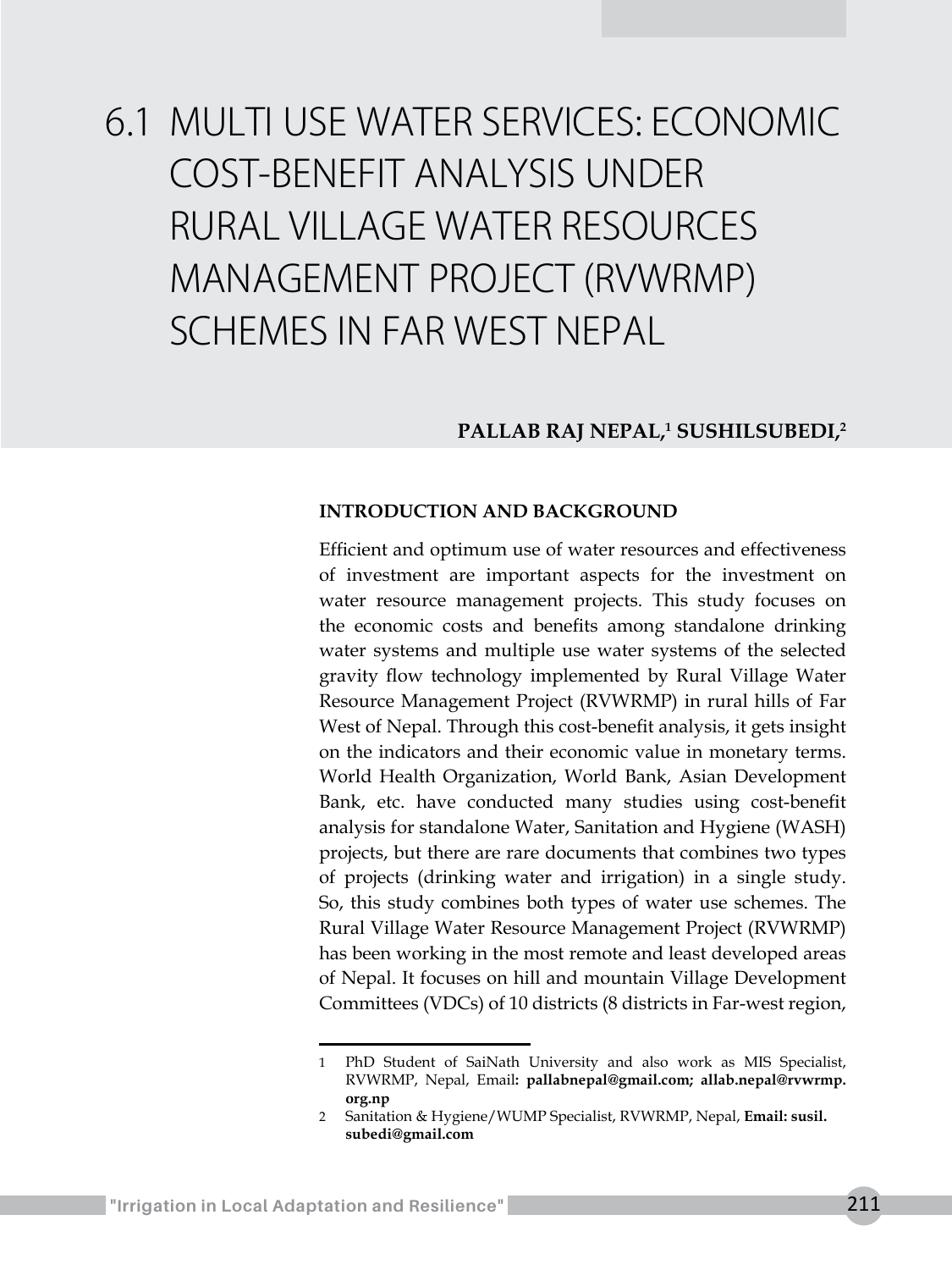now Province No.7-Achham, Baitadi, Bajhang, Bajura, Dadeldhura, Darchula, Doti and Kailali; and 2 districts in Mid-Western region, now Province No. 6 -Dailekh and Humla). The first phase of the project started in 2006 and continued to the second phase up to 2016. The third phase is ongoing from 2016 to 2021 as a completion phase (RVWRMP I, 2010; RVWRMP II, 2016; RVWRMP III, 2016).

The entry point of RVWRMP at the community level is the water use master plan (WUMP) of the working VDCs. This supports the planning and prioritisation of the drinking water supply, irrigation, improved water mills, micro-hydro and multi-use water system schemes. Sanitation and hygiene, livelihoods, cooperative development and improved cooking stoves, along with capacity building activities, are major components of the schemes. (White et al., 2017; RVWRMP II, 2015; Rautanen et al., 2014).

# **LITERATURE REVIEW**

# **Cost-Benefit Analysis for Water Services**

Water scarcity has reached, or is likely to reach, crisis proportions worldwide. Multiple uses of water are rising, increasing the draft on the limited potential. (Shah, 2005).

Cost-benefit analysis is a major tool to identify the areas for investment to optimize the resources with greater benefits. Furthermore, cost-benefit analysis can play an important role in legislative and regulatory policy debates on protecting and improving health, safety and the natural environment. The range of costs and benefits considered can vary widely. At one extreme a narrow private sector CBA (sometimes called a financial estimate) would use market prices and look only for costs supported by a small predefined group of stakeholders, usually the owners of the assets, or the project's developers, and the benefits accruing to them. On the other extreme, national, social or economic CBA would aim to assess all costs supported and benefits accruing to society at large, regardless of how they are distributed. Moreover, this economic CBA would use accounting (or shadow) prices to correct or complement market prices if they are lacking or do not reflect true economic scarcity. Moving from financial estimates to economic CBA is more easily said than done. (Gutman, 2002).

Many studies have been conducted on cost-benefit analysis on the use of water resources. However, most of them are on standalone systems.

The World Health Organisation (WHO) revealed that the cost-benefit ratio of water, sanitation and hygiene interventions is high when all benefits are included, standing at between US\$ 5 and US\$ 11 economic benefit per US\$ 1 investment for most developing world sub-regions and for most intervention. (Hutton, 2004). For the evaluation of the Cost and Benefit of Water and Sanitation Improvements at the Global level, three dimensions have been considered; i. Direct economic benefits of avoiding diarrhoeal diseases, ii. Indirect economic benefits related health improvement, and iii. Non-health benefits related to water and sanitation improvement. The value of life has been analysed by using a human capital approach and sensitivity analysis for different discounted rates.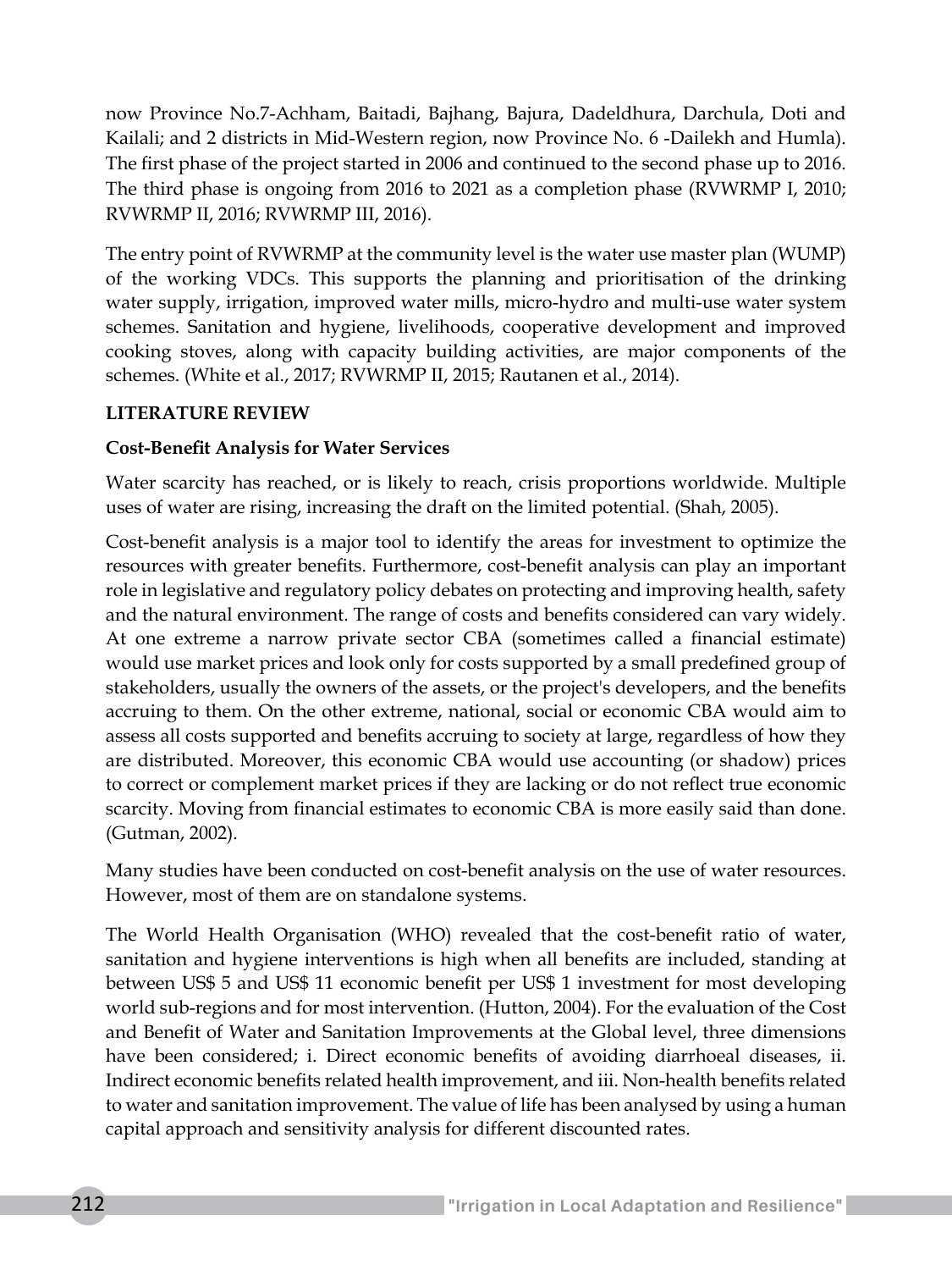Another study has been conducted by IWMI in 2015. According to the study, Multiple Use Water Systems (MUS) are more resilient than single-use water supply systems in the context of Nepal: 87.5% of the MUS surveyed are still fully functional or need minor repair versus 56.8% of the single-use domestic supply systems surveyed in the NMIP and DWSS study. However, the MUS surveyed did show a high level of resilience in a context where MUS does not have yet its institutional niche and where it might be therefore more difficult for MUS water users to leverage external funds for repair, maintenance and upgrade. For the systems surveyed, the payback period is less than a year (8 months and a half) and the cost benefit ratio is 11 (excluding non-monetary benefits reported by water users such as enhanced nutrition and improved health, better sanitation and time saved). (IWMI, 2015).

Water is vital for human life, and it has multiple uses including domestic as well irrigation and other uses. Most of the systems are standalone systems, for example: drinking water supply, irrigation, hydro-power or recreational use. There are various cost-benefit analyses being undertaken of such systems. However, the approaches and methodologies of costbenefit analysis are different among such studies. For example, in the above two studies, WHO has included health and economic benefits but IWMI has only calculated the marketable production. For this reason it is not possible to make comparisons between the economic benefits from standalone drinking water systems and multiple use water systems. Hence, this study compares and identifies the appropriate approach for investments.

Climate change has affected natural resources. In particular, depletion of fresh water resources is a global threat. Nepal is one of the high-risk countries for climate change. On the other hand, most organizations, including the Government of Nepal, have departments and projects for standalone systems (irrigation, drinking water supply, orhydro power energy). In this context, it is difficult to find strategies to cope with climate change's effects through optimizing water resources.

# **Opportunities for integrated water management in the Nepalese context**

The Water Resources Strategy (WRS) of Nepal, 2002, aims to improve the living standard of Nepalese people in a sustainable manner. IWRM is defined as a process that promotes the coordinated development and management of water, land and related resources to maximize the resultant economic and social welfare in an equitable manner without compromising the sustainability of vital ecosystems. (National Water Plan, 2005).

Further, the Water Resource Act 1992 has segregated the priority of different uses of water in the following way:

1) Drinking water and domestic use, 2) Irrigation, 3) Agricultural use such as animal husbandry, fisheries, 4) Hydroelectricity, 5) Cottage industry (e.g. water mill or grinder), industrial enterprises and mining, 6) Navigation, 7) Recreational use, and 8) Other uses.

Furthermore, the new Constitution of Nepal (2015) has expressed the commitment of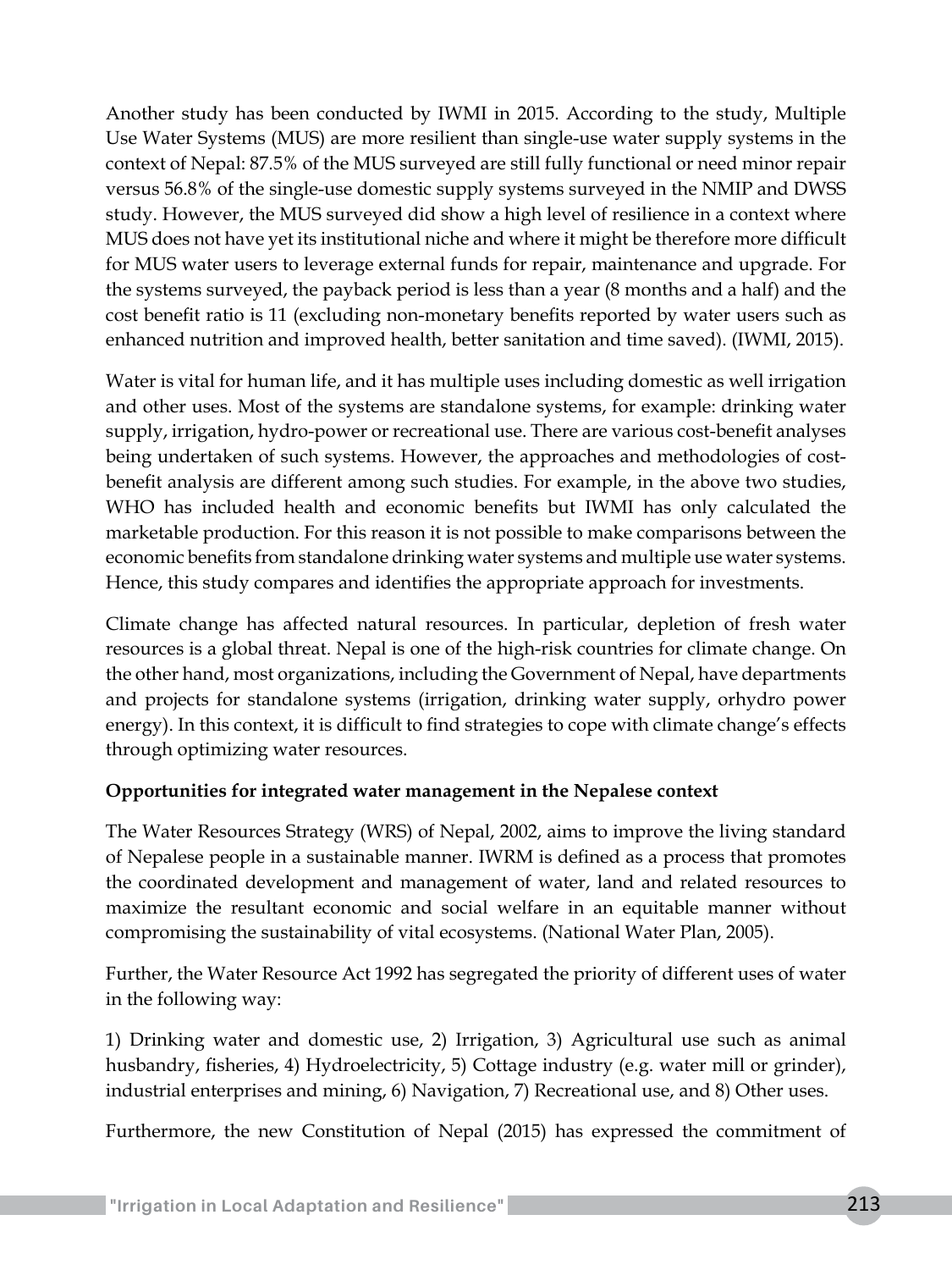the state for the development of water resources (Article 51). It states "the state shall pursue a policy of prioritizing national investment in water resources based on people's participation and making a multi-utility development of water resource". However, there are many laws and related acts are yet to be developed to unfold the statements of the Constitution into practices.

## **Multiple –Use Water System (MUS)**

A multiple-use water system (MUS) is an improved approach to water resource management, which taps and stores water and distributes it to farm households in small communities to meet both domestic and agricultural needs (iDE Nepal, 2015). It is a community-managed system that caters mainly to small landowners and marginal households in rural areas and helps to alleviate poverty and increase food security for poor and marginalized groups. The first priority is to provide drinking water and water for domestic use to the community; any excess water is used for agriculture and irrigation. (ICIMOD, 2013).

We consider here that MUS does not include the mega projects of water management. It only considers the small scale community-managed water resource schemes that are designed in such a way which can be used for two or more functions or services. In a real sense, MUS can unfold the concept of integrated water management (IWRM) at the community level.

# **Water Use Master Plan (WUMP) as a Participatory Planning Approach**

The WUMP is a participatory and inclusive approach for integrated planning and management of water resources (described in Figure 1). Taking Integrated Water Resource Management (IWRM) as the foundation, it assesses the total water budget and its potential uses, focusing on a unit area. The WUMP encompasses capacity development of local communities and local institutions to improve the planning for equitable and efficient use of water to improve water supply and livelihoods. This is particularly important within a smaller unit of a watershed like a Village Development Committee (VDC) or one or two wards, for management at community level. (http:// wumpdata.com/wumpdata/).



*Figure 1: WUMP chair and working steps*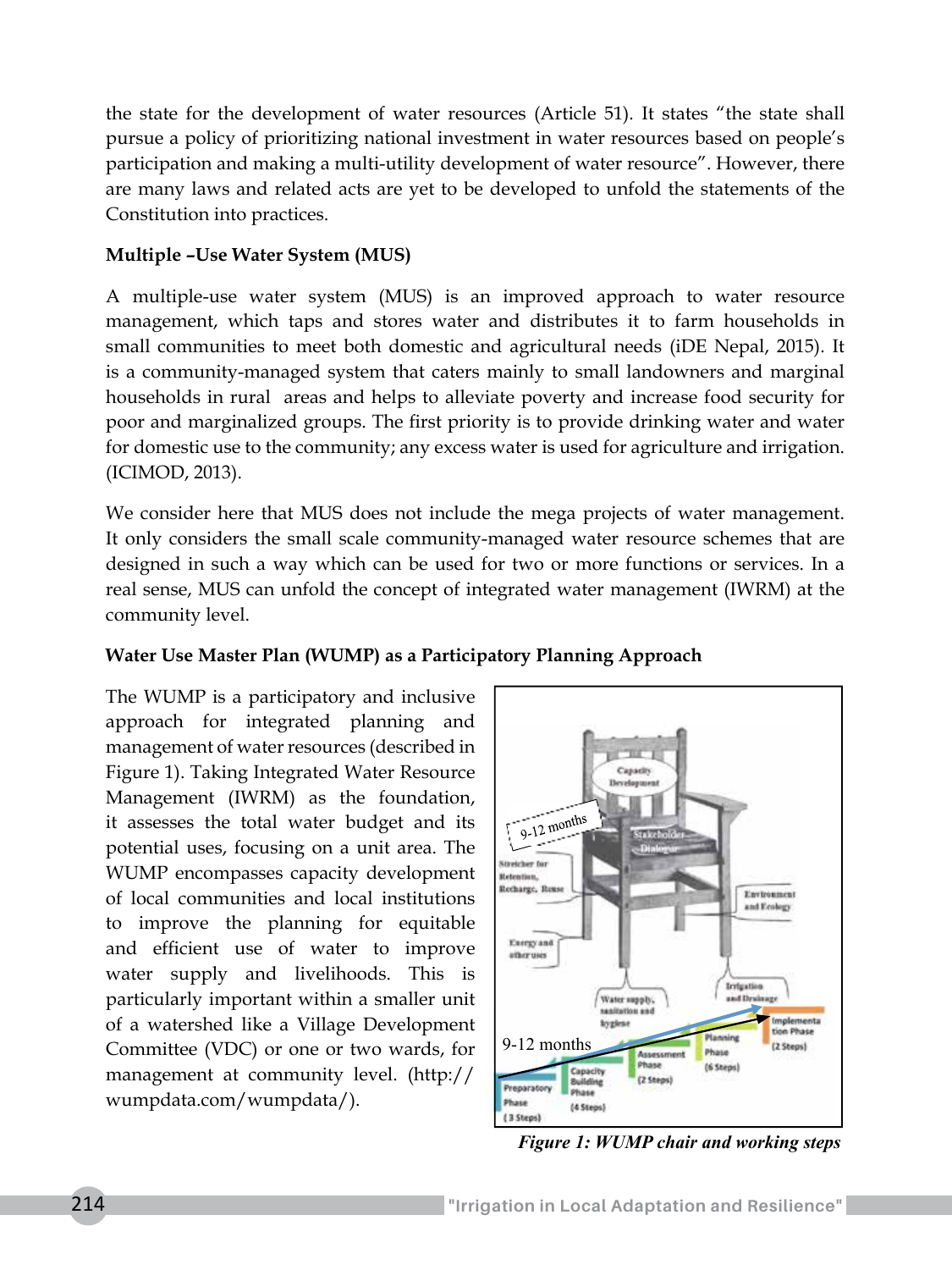Water Resource Management Project (WARM-P) / HELVETAS (a Swiss NGO) is a pioneer of WUMP in Nepal, and WUMPs have been massively used by RVWRMP in the Far and Mid-Western Development Region of Nepal. The WUMP can be considered in two ways: as an approach and as a product. The WUMP approach gives more emphasis on the participatory process of data collection, analysis, debate, prioritization and agreement, and recording the results for public display. It incorporates many issues such as the inclusion of all stakeholders (especially women and disadvantaged or vulnerable groups); and an integrated and coordinated planning for synergy with other sectors associated with water, health and livelihoods.

WUMP as a product is a plan for optimal use of water resources considering overall water resource, hygiene and sanitation, water demands and potential uses in a holistic and integrating way for sustainable development. Building Climate Resilience of Watersheds in Mountain Eco-Regions (BCRWME) project is also developing a detailed plan for scoping water uses. Hence, in any form of water use master plan, it is important to identify the best method of water management. The WUMP preparation is a process oriented approach with 5 phases and 17 steps and needs to be closely coordinated and steered by the concerned VDC authorities to ensure commitment and ownership of the plan by the local authorities, political parties and the communities. Similarly, the district development committees endorse the final WUMP and thus must be involved in its preparation and resources mobilization. However, village and district development committees at present do not have all required human resources and professionals to prepare the WUMP by themselves. External financial and human resources are necessary to facilitate, and assist them and communities in the participatory resource inventory and planning process. Realizing the importance of WUMP, the National Water Use Master Plan (WUMP) guideline was recently developed jointly by two ministries, the Ministry of Water Supply and Sanitation and the Ministry of Federal Affairs and Local Development, to facilitate the process of water resources management.

## **MULTI-USE WATER SYSTEM IN WUMP**

The Multi-Use Water System (MUS) has been introduced in RVWRMP as a means to maximise benefits for communities. Analysis of water source yield/supply and water demand for domestic uses to the communities is important while designing the MUS. All water sources around the micro-watershed (focus to administrative boundary of VDCs) are carefully measured and analysed, and recommendations are



made regarding their best potential uses, as Figure 2, during WUMP preparation process.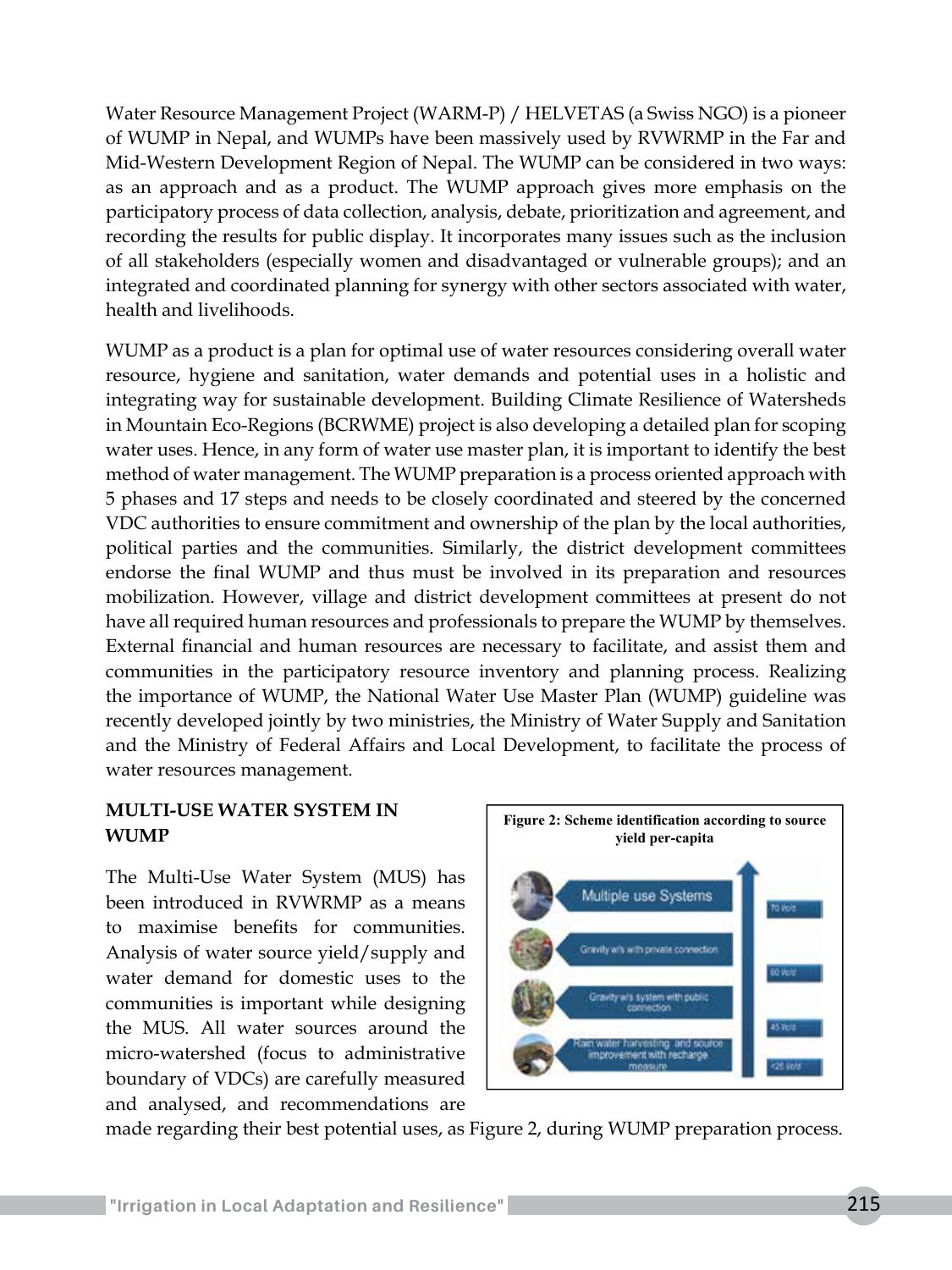Based on availability of water resources around the VDCs and their yield capacity, different type of MUS are explored during WUMP process (as in Figure 3) and prioritized by communities for implementation. A total of 107 VDCs have prepared a WUMP in technical and financial collaboration with RVWRMP between the years 2007-2015.



580 different MUS schemes have been identified, as explained in Table 1, out of which 50 MUS schemes have been already implemented by RVWRMP from 2007 to 2015. Among RVWRMP-implemented MUS schemes, 24MUS schemes are with the combination of Drinking Water Supply (WS) + Non-Conventional Irrigation (NCI), which is the focus of this study (ref: Table 1).

# **OBJECTIVES OF THE STUDY**

The main objective of this study is to analyse the economic costs and benefits among standalone drinking water systems and multiple use water systems of the selected gravity flow technology implemented by Rural Village Water Resource Management Project (RVWRMP) in rural hills of Far West of Nepal.

Specific objectives of the study are:

- To analyse the economic cost benefits of standalone drinking water systems and multiple use water systems, especially using micro irrigation along with drinking water.
- To identify the key issues of the schemes relating to sustainability, climate resilience and food security perspectives.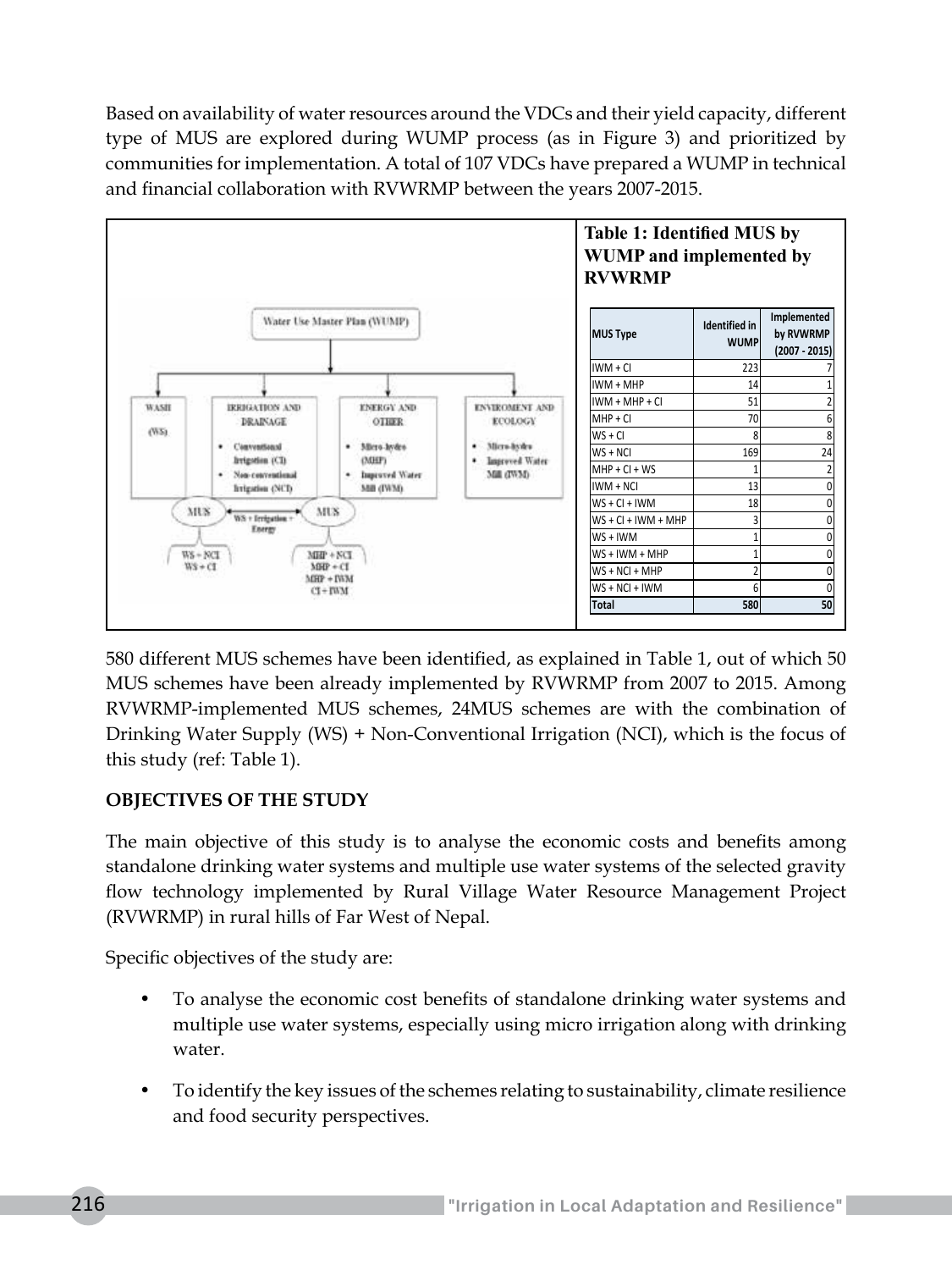• To guide the further research on expanded sample size and future in-depth analysis at whole scheme level, after getting feedback from the audience.

# **LIMITATIONS OF THE STUDY**

- This study covers very small number of sample households, i.e. 16 households (8 households from MUS schemes and 8 households of standalone WASH schemes). Hence, it is not appropriate to multiply by total households to get the total value of the whole schemes.
- Since, all sample schemes are selected from RVWRMP, all selected standalone WASH schemes have integration of basic livelihood activities, like intervention of home gardens, in line with project basic practices. Hence, it cannot be compared with other WASH schemes that do not have such basic livelihood interventions.
- This study has not considered the detail of sustainability indicators of the schemes. However, on a few indicators of sustainability, issues have been briefly discussed during focus group discussions.
- The authors are staff of RVWRMP therefore they have very in-depth understanding of the project area. However, there is a risk that community members are influenced. The authors have aimed to bear this in mind during analysis of the qualitative data.

# **METHODOLOGY**

This research has utilised mixed-methods, and considered both quantitative and qualitative aspects. Quantitative aspectsof this study compare the direct cost and benefits, whereas qualitative aspects consider how community people manage the scarce water resources and how the adaptation allows them to cope with climate change's effects. This study has taken very small purposive sample of 8 schemes, i.e. 4 MUS schemes (especially with a composition of drinking water + micro irrigation technology) and 4 standalone WASH schemes. Focus group discussions among user committee members, individual household interviews and interviews with project's key staff have been conducted to access qualitative information during this study.

The area of the study has covered three VDCs of three districts in the following way (Table 2):

| District / VDC | MUS Schemes          | <b>Standalone WS Schemes</b> |  |
|----------------|----------------------|------------------------------|--|
| Darchula       |                      |                              |  |
| Chhapari       | DandaDaha MUS (2014) | Tatopani WS (2014)           |  |
|                |                      | Baba WS (2013)               |  |

| Table 2: Study area, sample schemes and completion year |  |  |  |  |
|---------------------------------------------------------|--|--|--|--|
|---------------------------------------------------------|--|--|--|--|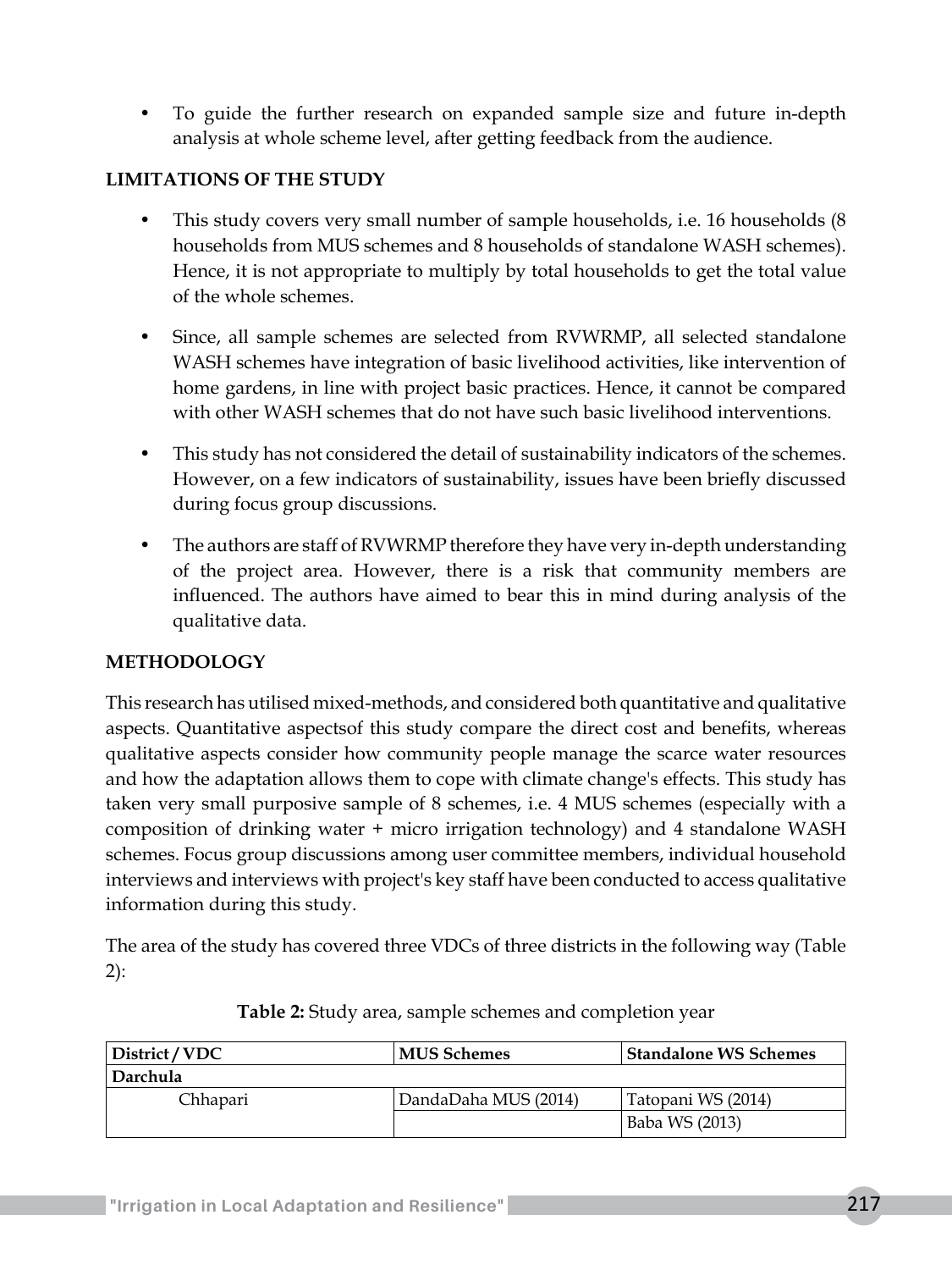| Doti            |                       |                     |  |  |  |
|-----------------|-----------------------|---------------------|--|--|--|
| ChawaraChautara | Bunnesim MUS (2015)   | Pitarmath WS (2015) |  |  |  |
|                 | Chhadekhola MUS(2015) |                     |  |  |  |
| Dadeldhura      |                       |                     |  |  |  |
| Rupal           | Sobigada MUS (2015)   | Dubid WS(2015)      |  |  |  |

The Benefit / Cost Ratio (B/C Ratio) approach has been taken into consideration with the following formula to calculate the  $B/C$  ratio of standalone drinking water supply  $(B/C_{w})$ :

$$
B/C_{WS} = \left[\frac{B_0}{(1+i)^0} + \dots + \frac{B_T}{(1+i)^T}\right] \div \left[\frac{C_0}{(1+i)^0} + \dots + \frac{C_T}{(1+i)^T}\right]
$$

Formula to calculate B/C ratio of multiple use water system (MUS), especially micro irrigation along with drinking water supply,  $(B/C<sub>MIS</sub>)$  can be expressed as following:

$$
B/C_{WS} = \left[\frac{B_0}{(1+i)^0} + \dots + \frac{B_T}{(1+i)^T}\right] \div \left[\frac{C_0}{(1+i)^0} + \dots + \frac{C_T}{(1+i)^T}\right]
$$

Here,

B/C<sub>ws</sub>= B/C ratio of standalone drinking water supply; B/C<sub>MUS</sub> = B/C ratio of multiple use water system (MUS);  $B =$  benefit calculated for the year "T", and  $i =$  discount rate

A 3% discount rate has been applied in this study as it seems justifiable to align with Global Burden of Disease specified by the Disability Adjusted Life Years (DALY) and the Quality Life Adjusted Years (QALY). (Hotton, G., 2015; Adhikari, N., 2012; WHO, 2010).

The cost and benefits have been calculated based on the revealed preference theory. The following table reflects the contributor indicators to benefits and costs.

| Benefit contributor indicators                     | Cost contributor indicators                                              |  |  |  |
|----------------------------------------------------|--------------------------------------------------------------------------|--|--|--|
|                                                    | Saving on health expenditures more Share of the household on the initial |  |  |  |
| than before                                        | scheme cost (Water, sanitation, hygiene,                                 |  |  |  |
|                                                    | irrigation and Poly-house)                                               |  |  |  |
| Market value of                                    | agricultural Value of time spent to establish the                        |  |  |  |
|                                                    | products (increased after the scheme scheme as well as to maintain it    |  |  |  |
| implementation)                                    | (meeting, training, mobilizing, activities)                              |  |  |  |
|                                                    | on farm / livelihood production and                                      |  |  |  |
|                                                    | selling / marketing, etc.)                                               |  |  |  |
|                                                    | Increased value of land due to the Transportation to take production to  |  |  |  |
| facilities (as compared to the nearest the market. |                                                                          |  |  |  |
| land that does not have such facilities)           |                                                                          |  |  |  |

**Table 3:** Contributor indicators on benefit and cost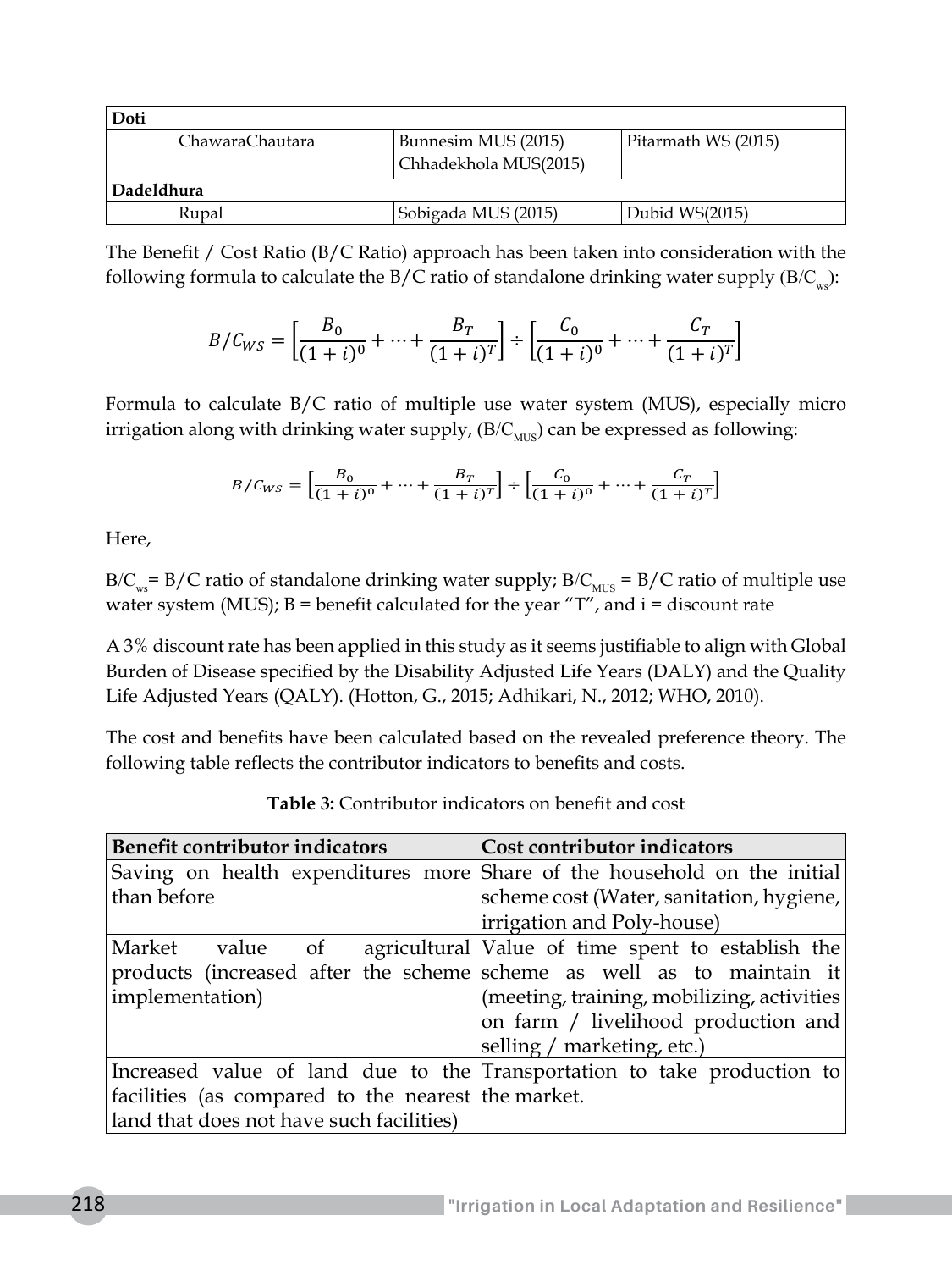| Value of saved time that is utilized by Value of depreciation of the scheme     |                                           |
|---------------------------------------------------------------------------------|-------------------------------------------|
| the household                                                                   |                                           |
| Value of changed food menu (Lunch and   Major input costs (seeds / pesticides / |                                           |
| Supper) due to vegetable production                                             | vitamins, manure, tools & equipment,      |
|                                                                                 | etc.)                                     |
| Value from employment opportunities   Value of opportunity cost after engaging  |                                           |
| at household level                                                              | at household level livelihood activities. |
| How households value their regular                                              |                                           |
| water resources from which the schemes                                          |                                           |
| have been built (Existence value of                                             |                                           |
| water resources).                                                               |                                           |

# **FINDINGS AND ANALYSIS WITH AN EMPHASIS ON RESOLVABLE CHALLENGES**

## **General Notes on Benefit-CostRatio (B/C Ratio)**

There are many indicators, as mentioned in the Table 3 above, that have been converted into monetary terms. Some of the valuable indicators could not be converted into monetary terms, such as nutritional value after increased food intake, increased educational level of the children, other opportunities created after the income from vegetable sales, value ofwater optimization and climate resilience, etc. However, after the monetary value gained from the measured indicators, the B/C Ratio at the sample household level of standalone WASH scheme was found to be 4.12, and at the household level, the B/CRation of MUS (WS + MIT) was found to be 5.07.This means one rupee investment gives 0.95 paisa more return from MUS schemes than a standalone WASH scheme with livelihood intervention.

#### **Accountability and Ownership Issues of Water User Committees**

Legal identity and institutional development of the Water User Committee (WUC) is important for long term sustainability of water systems. (White et al, 2015). It should be ensured through registration of the WUC under the Water Resources Act (2049, Nepal), and enhancing the capacity of WUC members in different aspects before implementation of schemes. RVWRMP provides technical support to institutionalize the WUCs and ensures their registration before construction initiation. The Project also provides different types of trainings as a part of institutional development and capacity building of WUC members. WUCs are the main actors responsible for regular operation & maintenance (O&M) of the schemes, to ensure the system functionality and better services, including safe and adequate water supply to communities throughout the design period. However, in general, most of WUCs are active before and during construction of the system; but become inactive after completion of construction activities. This has a negative impact on the functionality of services and soon after the benefits of water schemes diminish and water productivity decreases.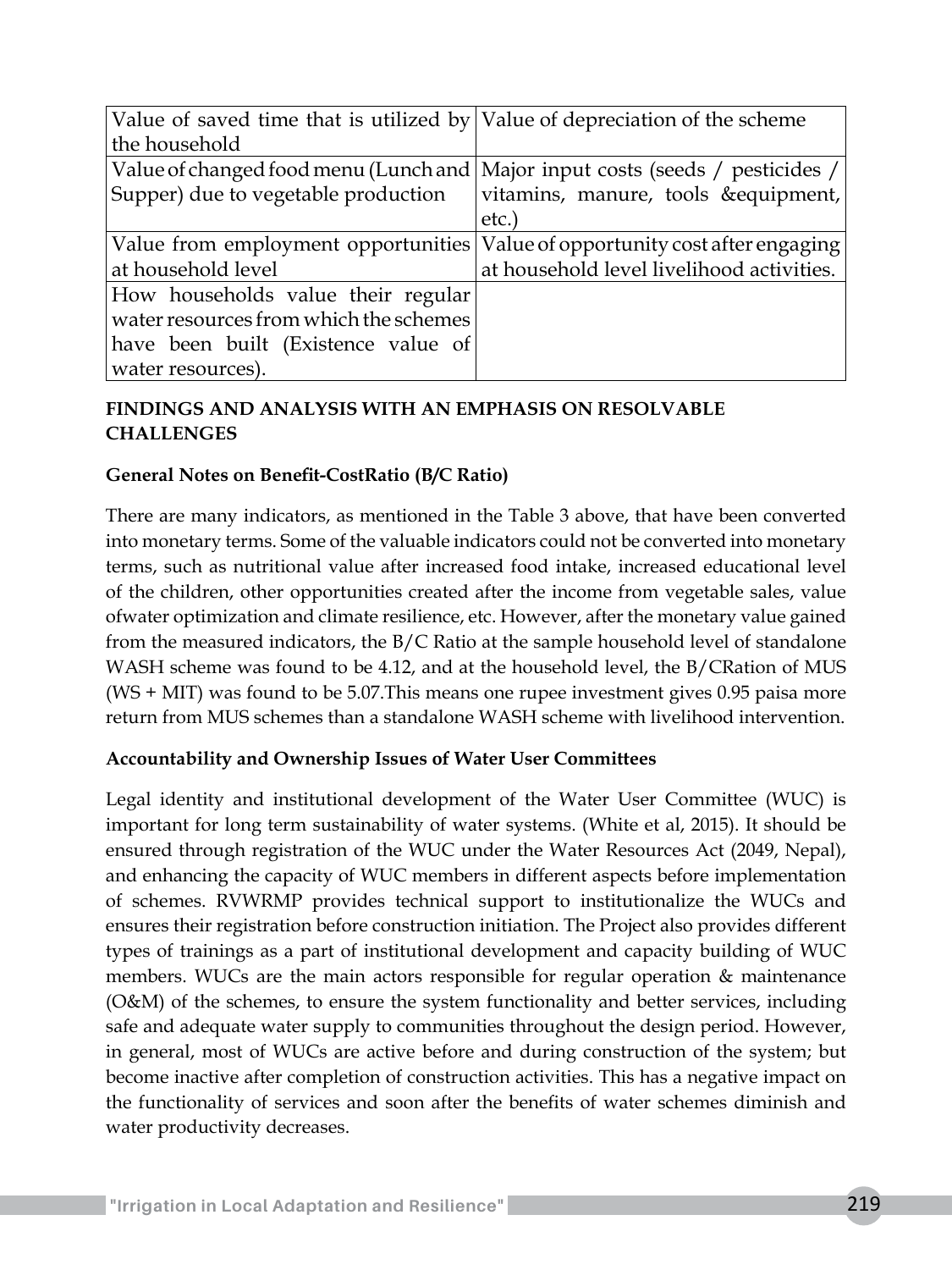Overall, the results of the study found average impacts of WUCs ownership towards the system. All schemes studied are fully functional, a village maintenance worker (VMW) is mobilized in each scheme, the community is paying an incentive to the VMW, and the water tariff is fixed and collected. WUC members and users are aware of various water-related issues and are empowered regarding their rights to water. Most importantly sanitation and hygiene, and livelihood opportunities have improved significantly. However, still many challenges exist regarding the scheme. This includes some problems still regarding the WUCs ownership of the water system – demonstrated by indicators such as regular WUC meetings, regular water tariff collection, equitable water distribution, transparency, ensuring the water quality, market linkages development, retaining the VMW, O&M fund mobilization, etc.

## **Availability and Accessibility Dimension of Food Security**

Food availability and accessibility are major components of food security. Even if food is physically available in a region or country, it may not be accessible if households lack purchasing power. (FAO, 2016). It has been significantly observed that, due to the basic livelihood interventions even in standalone WASH schemes, households have been producing vegetables and adding them in their lunch and supper menus, at least on a seasonal basis. In contrast, in MUS schemes, households have access to vegetables the whole year round, via off-seasonal vegetable production. Hence, in the sampled households, it has been observed the varieties of crop have increased from paddy rice, oil crops and limited seasonal vegetables; to more varieties of seasonal as well off-seasonal vegetables, along with other traditional crops.

One of the direct benefits that can be seen from MUS schemes is expansion of irrigable land through the intervention of technology. The sampled four MUS schemes have converted 19.9 hectares to irrigable land. This definitely contributes to increase the national irrigable land and the quantity of food production.

# **Climate Resilience Perspective**

In Nepal, changes in weather patterns and increased frequency of extreme events threaten to exacerbate existing threats to food security, as agriculture yields and production decrease and water scarcity increases (Krishnamurthy et al., 2013). A study done by Rural Water Supply & Sanitation Project, Western Nepal (RWSSP-WN) in nearly 2,400 sources between the years 2004 and 2014 in Tanahun district, showed that there is 50% reduction in average yield of point sources (springs) over ten years (RWSSP-WN 2015). Such kind of study has not been done yet at the study area but while analysing the rainfall data of Department of Hydrology & Meteorology of Dadeldhura, the annual total rainfall and rainfall days of Dadeldhura (Far-western Nepal) is decreasing as shown in figure 4. Decreasing the rainfall directly affect the recharge of springs/ground water; which are verified by the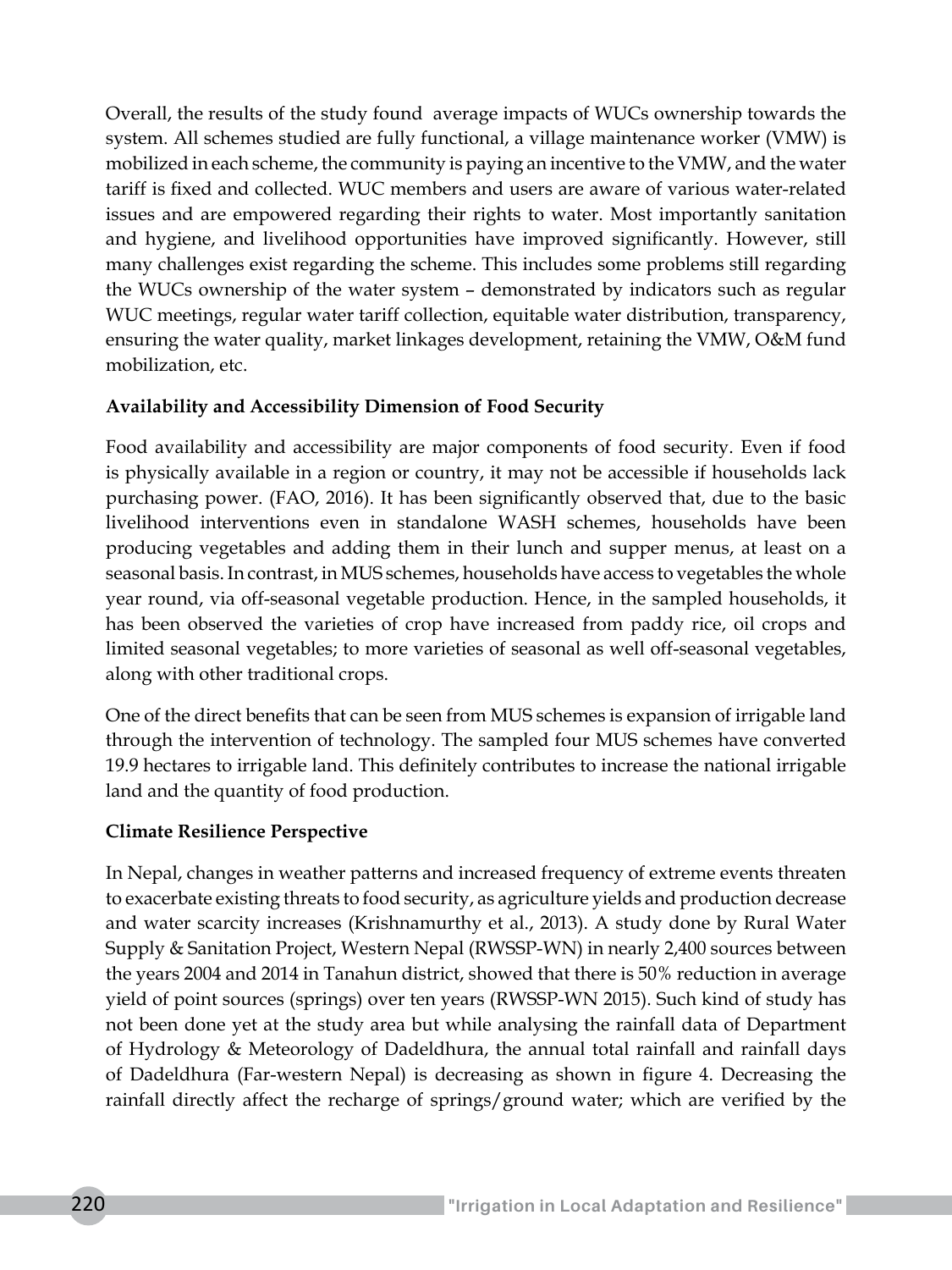communities while in interview. It shows the value of water is increasing daily to fulfil the future demands of domestic and other uses. Shifting climate patterns are likely to have negative impact across most populations with strong impacts on vulnerable populations already facing minimal livelihood options and least able to adapt to climate stressors.



**Figure 4:** Annual rainfall and rainfall days of Dadeldhura

#### *Source: Department of Hydrology and Meteorology, 2016*

Overall, people interviewed in the current study were found to have limited knowledge regarding climate change effects in the study area, and they have taken very few steps towards mitigation initiatives. They report that water yields of sources are depleting, the cropping pattern changed, there is less winter rainfall, and heavy rainfall during the short monsoon period. Yet despite this, they have not developed regular source water yield monitoring mechanisms; and they also have not carried out any water source recharge initiatives yet.

With whatever water is available from the present water sources/system, communities are maximizing water productivity for domestic uses, home garden management and agriculture production for income generation. Table 4 shows the total availability of water for their productive uses. As can be seen there is considerable variation in water availability, ranging from 17,280 to 43,200 litres/day for domestic and other productive uses. Project has designed to tap maximum water from source considering the future demand and climate change effects. Excess water (more than domestic use) is used in home garden and agroproduction mainly to vegetable farming and also promoting waste water for their kitchen garden management. This has consequences for the possibility to use water for productive purposes. Hence, in Dubid WS Rupal, once water is used for domestic purposes there are only 320 litres/household/day left for irrigation. On the other hand, in Danda Daha MUS in Chhapari, there are 1,550 litres/household/day available for irrigation.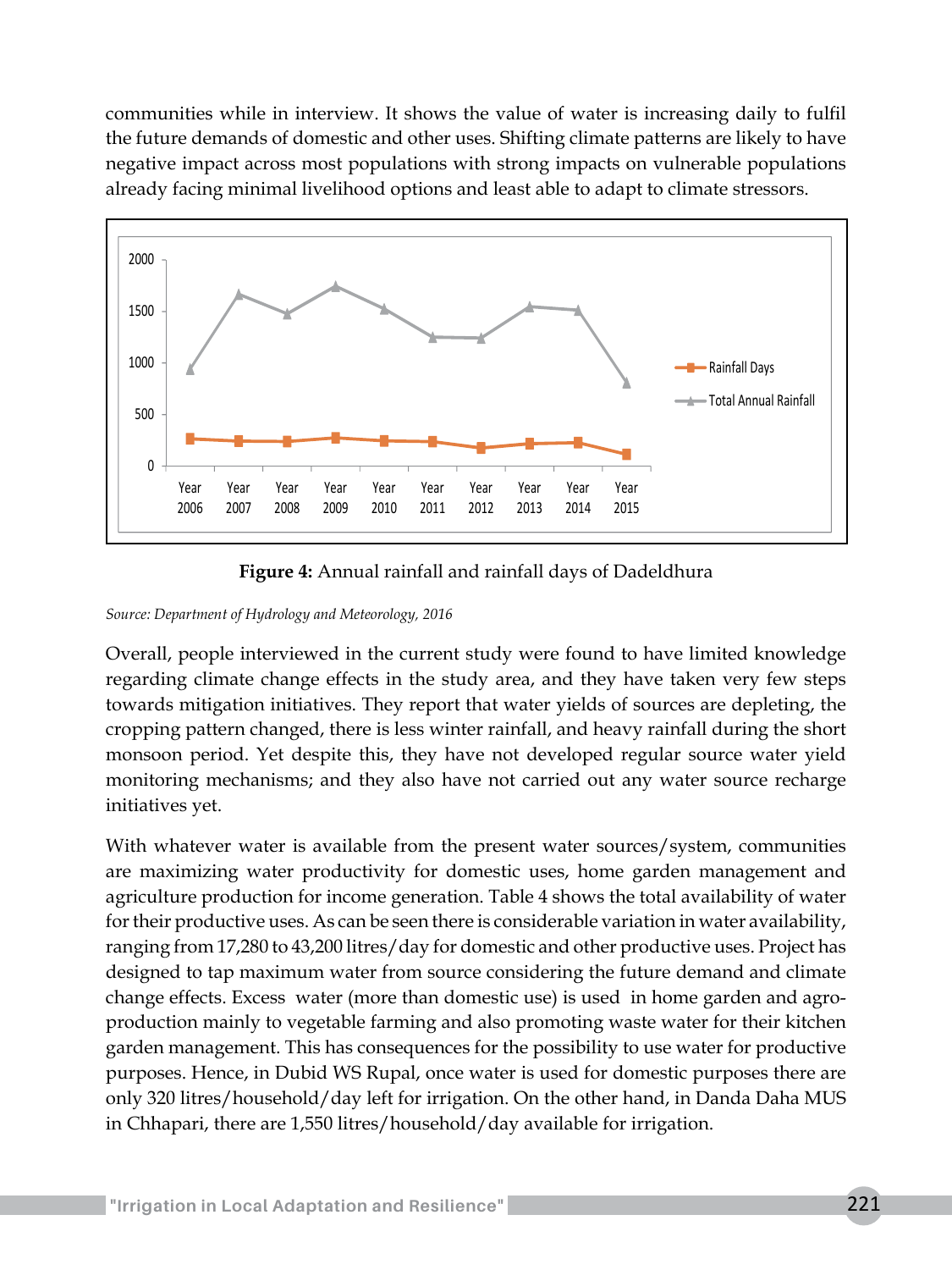| <b>Scheme Name</b>                             | <b>HH</b><br>covered | Popn. | <b>Design</b><br>Yield (lps) | <b>Total Water</b><br>Availability/day | <b>Present Household</b><br>water demand<br>(Lit/day) | <b>Surplus water</b><br>for irrigation<br>(Day) | Water available for<br>irrigation/HH<br>$\left(\frac{lit}{Day}\right)$ |
|------------------------------------------------|----------------------|-------|------------------------------|----------------------------------------|-------------------------------------------------------|-------------------------------------------------|------------------------------------------------------------------------|
| Danda Daha MUS, Chhapari,<br>Darchula          | 23                   | 168   | 0.5                          | 43,200                                 | 7,560                                                 | 35,640                                          | 1,550                                                                  |
| WSS, Chhapari,<br>Tatopani<br>Darchula         | 16                   | 121   | 0.3                          | 25,920                                 | 5,445                                                 | 20,475                                          | 1,280                                                                  |
| Bunnesim MUS, Chamara<br>Chautara-7, Doti      | 18                   | 137   | 0.34                         | 29,376                                 | 6,165                                                 | 23,211                                          | 1,290                                                                  |
| Pitarmath WSS,<br>Chamara<br>Chautara -7, Doti | 59                   | 325   | 0.38                         | 32,832                                 | 14,625                                                | 18,207                                          | 309                                                                    |
| Chhadekhola MuS, Chamara<br>Chautara-7, Doti   | 13                   | 72    | 0.29                         | 25,056                                 | 3,240                                                 | 21,816                                          | 1,678                                                                  |
| Baba WSS, Chhapari -1,<br>Darchula             | 23                   | 176   | 0.31                         | 26,784                                 | 7.920                                                 | 18,864                                          | 820                                                                    |
| Dubid WSS, Rupal - 8, DDL                      | 27                   | 192   | 0.2                          | 17,280                                 | 8.640                                                 | 8.640                                           | 320                                                                    |
| Sobigada<br>MUS,<br>Rupal,<br>Dadeldhura       | 22                   | 120   | 0.5                          | 43,200                                 | 5,400                                                 | 37,800                                          | 1,718                                                                  |

**Table 4:** Availability of Water at Sampled Schemes and Their Possible Productive Use

## **Standalone versus MUS Scheme Cost**

The average cost per household for a standalone WASH scheme was found to be NPR 76,474 (i.e. an average figure of NPR 10,373 per person of the total cost, which includes support from government of Nepal and Government of Finland, district development committee and VDCs on average of NPR 7,568). The average cost for a MUS scheme was found to be NPR 102,509 (i.e. an average of NPR 14,200 per person of the total cost, which includes an average of NPR 10,458 of external support).

On the basis of this analysis of 8 schemes and 16 households, the MUS schemes require anaverage of 74.6% more investment than the standalone WASH schemes with basic livelihood interventions, but they achieve 0.95 more on a B/C Ratio.

However, as noted above, this is a very limited sample. The study should be repeated with a larger sample size, in order to be able to generalise.

# **CONCLUSIONS AND RECOMMENDATIONS**

#### **Scaling-up of Water Use Master Plan (WUMP)**

As WUMP is a promising approach for planning and management of water resources (with an emphasis on MUS), scaling up such approaches is recommended - not only for easy planning, but also to ensure water resources are optimally utilized for the benefit of communities with available water resources.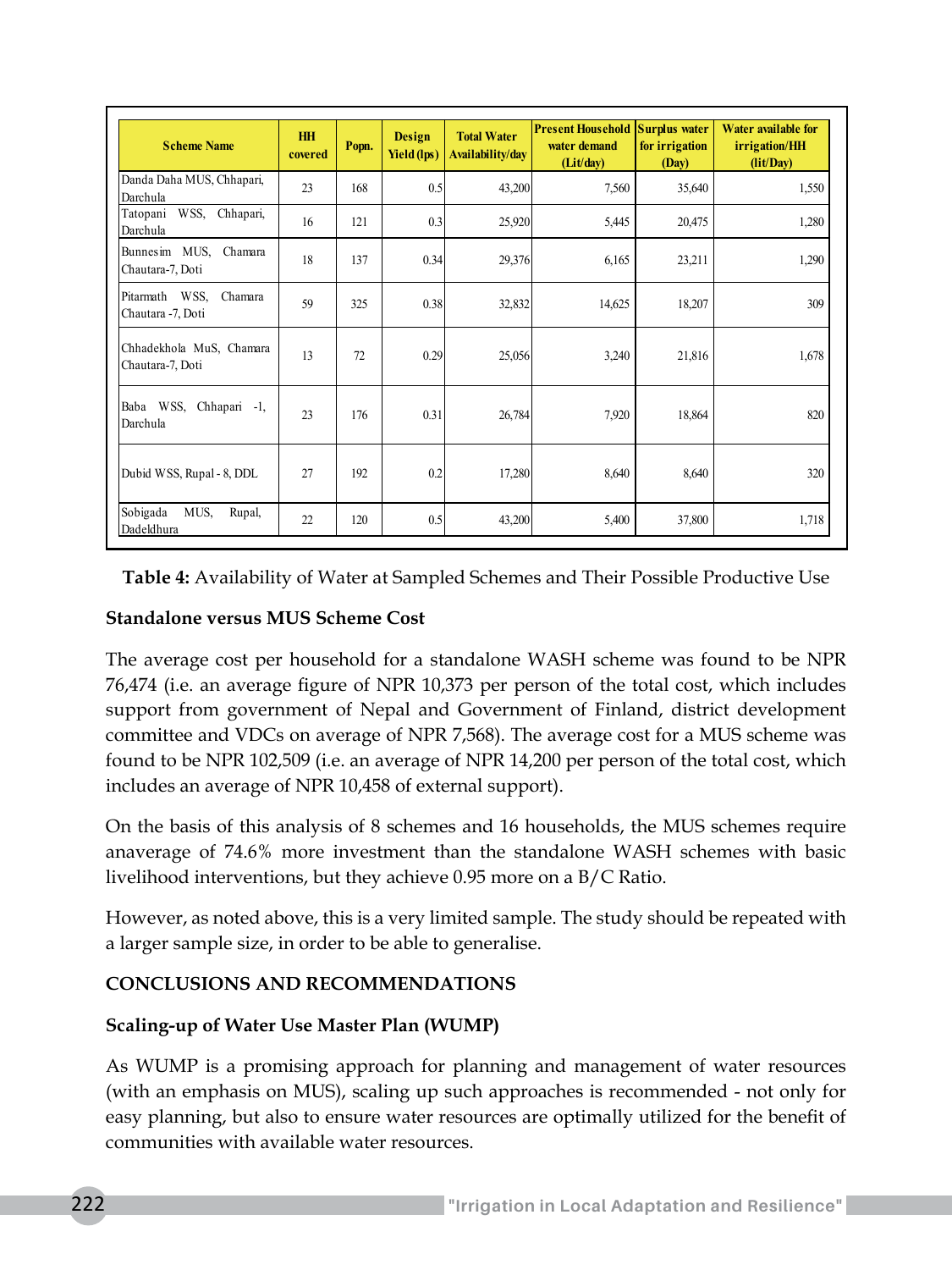## **More Analysis and Actions on the Schemes' Sustainability Issues**

In the focus group discussions, the study does not find any differences between regular payment of operation and maintenance (O&M) fees or water tariffs between standalone WASH schemes and MUS schemes. In general, it is supposed that increase in income at household level would lead to an increase in the rate of regular O&M payments. However, with this small sample it could not be demonstrated. This assumption should be proven by a further study,or further action should be taken to review and revise the sustainability framework / activities.

## **MUS Schemes and Market Linkages**

The most successfully operating MUS scheme among the sampled schemes was Danda Daha, which has good linkages with the nearest market. Produced crops / vegetables are directly and quickly taken down from the top of the hill to the district headquarters (Darchula) via a Gravity Goods Rope Way. In this community, almost all households are producing vegetables and selling them. However, in other MUS schemes, the market linkage is poor and very few vegetables are sold at the local market. Despite this, their vegetable consumption rate has drastically increased and their food security and nutrition has improved. However, in order to maximise the benefits, it is recommended that while designing MUS schemes, market linkages and value chain perspectives should be considered.

#### **Food Security and Climate Resilience Perspective**

Expansion of irrigable land, increased productivity, and diversification of crops accessible to the common rural people are core components for food security. These elements are observed to a large degree in the MUS scheme communities. Hence, when there is possibility of MUS schemes at the design period, food security and climate resilience perspectives should receive more consideration, rather than only cost comparison perspectives with other schemes.

# **Leading Institution for MUS**

Although water resources have the characteristics of multiple uses, in the Nepali context, there are standalone institutions for individual use. For example, DWSS focuses on the drinking water and domestic use of water, the Department of Irrigation focuses on irrigation only, the Alternative Energy Promotion Centre focuses on renewable energy such as micro-hydropower, etc. Since, MUS schemes by definition include multiple uses of water, it is difficult to place them under one department. Hence, in the process of state restructuring of new Nepal, it is recommended that a leading institution should be selected, which leads an integrated water resource management perspective.